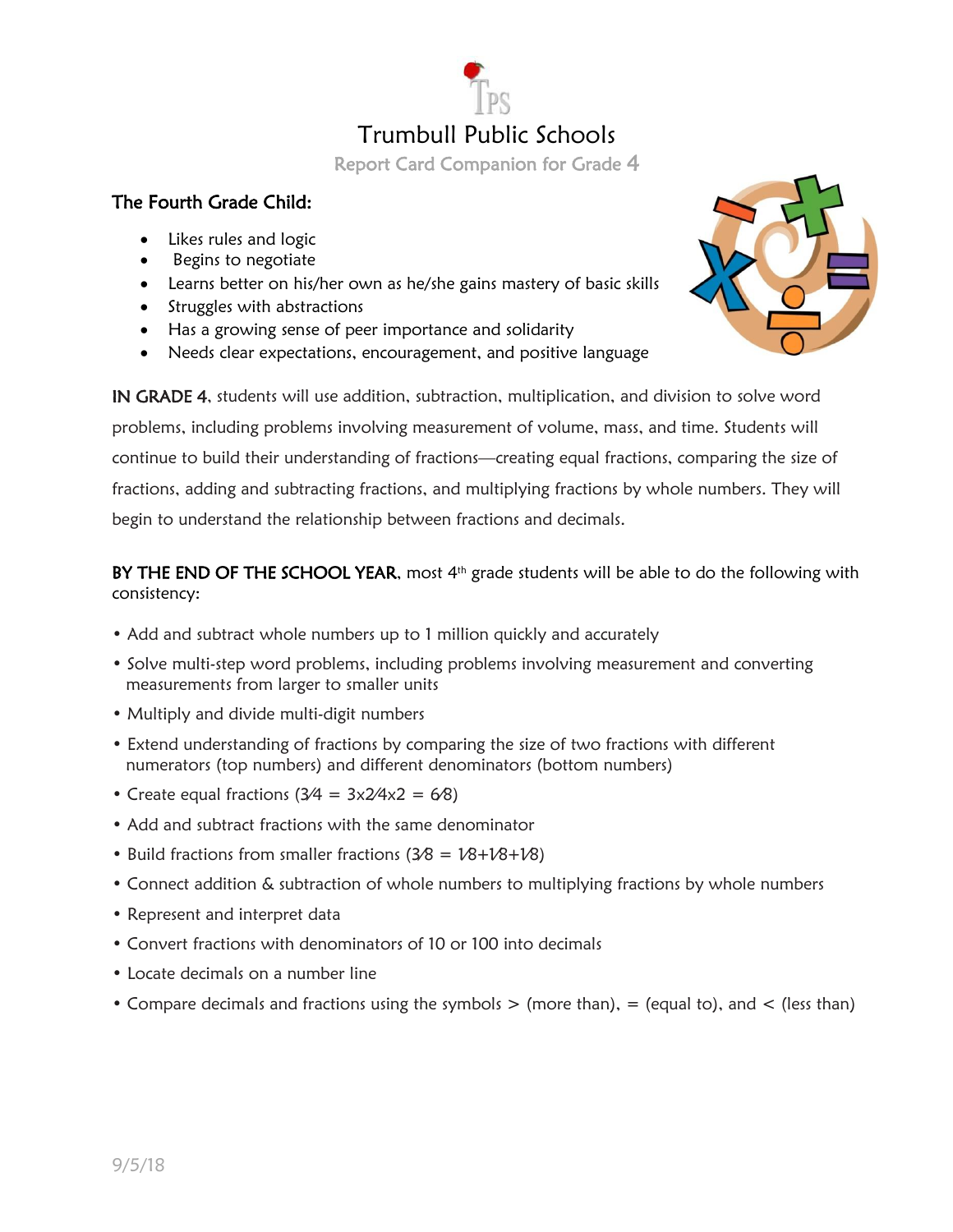

## Trimester 1 Expectations for Mathematics

#### Numerical Operations and Algebraic Thinking

 Generalize place value understanding for multi-digit whole numbers. Read and write multi-digit whole numbers using base-ten numerals, number names, and expanded form. Compare two multidigit numbers based on meanings of the digits in each place, using



 $>$ ,  $=$ ,  $\lt$  symbols to record the results of comparisons. Students will use place value understanding to round multi-digit numbers to any place and recognize that in a multi-digit whole number, a digit in one place represents ten times what it represents in the place to its right.

- Fluently add and subtract multi-digit whole numbers using the standard algorithm.
- Solve multistep word problems using the four operations including problems in which remainders must be interpreted.
- Gain familiarity with factors and multiples. Find all factor pairs for whole numbers in the range of 1-100 and recognize that a whole number is a multiple of each of its factors.
- Represent verbal statements of multiplicative comparisons as multiplication equations.

#### Quantity, Measurement, and Data

• Not assessed in Trimester 1

#### **Geometry**

Not assessed in Trimester 1

#### Basic Fact Fluency

Basic Facts are assessed six times each trimester. In Trimester 1 students are assessed on multiplication and division facts. The report card shows the number of correct responses for each assessment. Students have 2.5 minutes to complete the assessment.

Grade 4 students are expected to solve all problems correctly. See table below for the total number of questions per assessment.

| Tri-1 Assessments 1, 2, 3          | Tri-1 Assessments 4, 5, 6    |
|------------------------------------|------------------------------|
| Multiplication Facts (40 problems) | Division Facts (30 problems) |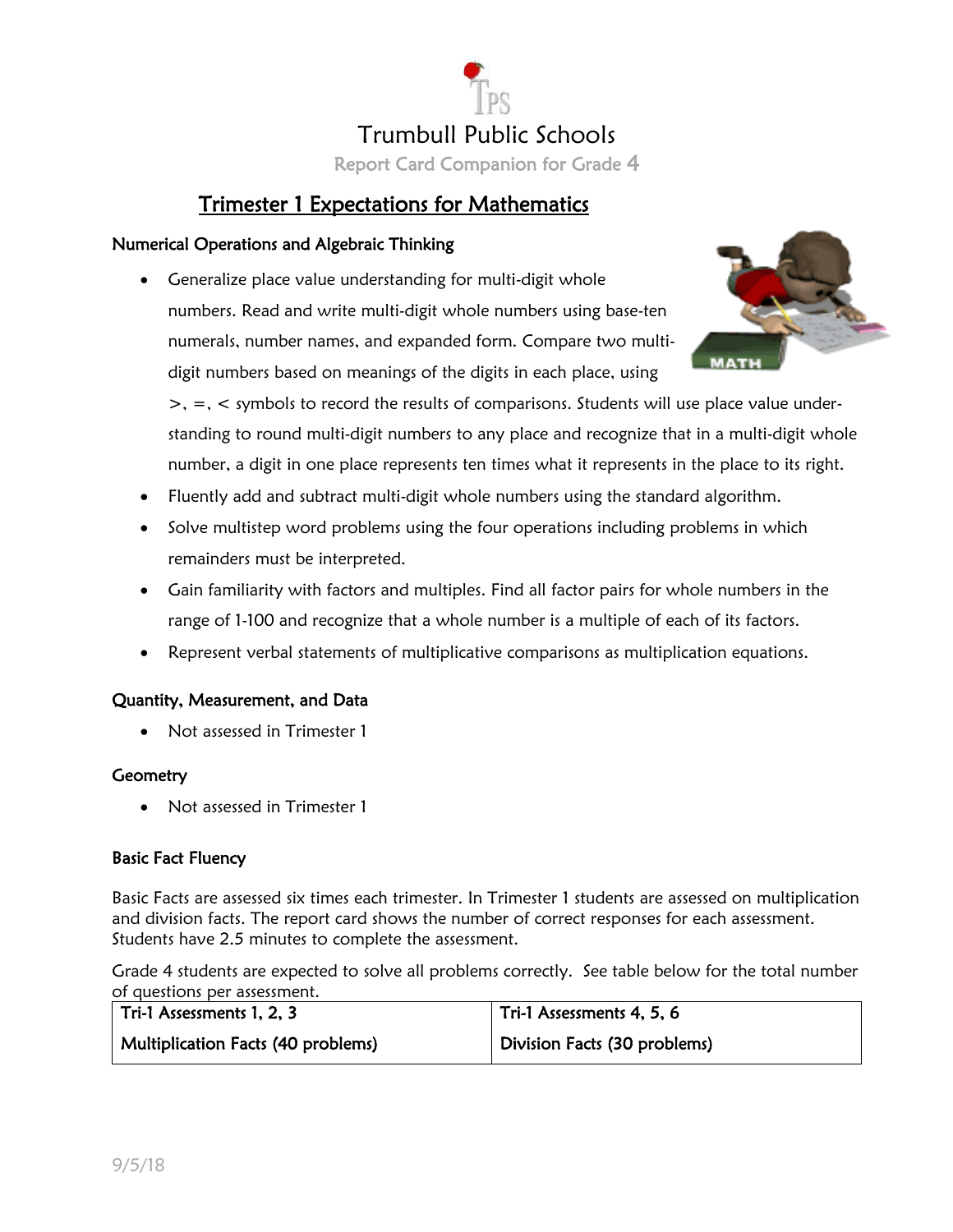

# Trumbull Public Schools

Report Card Companion for Grade 4

# Trimester 2 Expectations for Mathematics

#### Numerical Operations and Algebraic Thinking

- Use the four operations to solve problems.
- Fluently add and subtract multi-digit numbers using the standard algorithm.
- Multiply a whole number of up to four digits by a one-digit whole number.
- Find whole number quotients and remainders with up to four digit dividends and one-digit divisors, using strategies based on place value, the properties of operations, and or the relationship between multiplication and division.
- Extend understanding of fraction equivalence and ordering. Build fraction from unit fractions by applying and extending previous understandings of operations on whole numbers. Understand decimal notation for fractions, and compare decimal fractions.

#### Quantity, Measurement, and Data

- Solve problems involving measurement and conversion of measurements from a larger unit to a smaller unit.
- Geometric measurement: understand concepts of angle and measure angles.

#### **Geometry**

 Describe, analyze, compare and classify two dimensional shapes. Deepen understanding of properties of two-dimensional objects by building, drawing, and analyzing plane figures.

#### Basic Fact Fluency

Basic Facts are assessed six times each trimester. In Trimester 2 students are assessed on multiplication and division facts. The report card shows the number of correct responses for each assessment. Students have 2.5 minutes to complete the assessment.



Grade 4 students are expected to solve all problems correctly. See table below for the total number of questions per assessment.

| Tri-2 Assessments 1, 2, 3          | $\mid$ Tri-2 Assessments 4, 5, 6 |
|------------------------------------|----------------------------------|
| Multiplication Facts (50 problems) | Division Facts (30 problems)     |